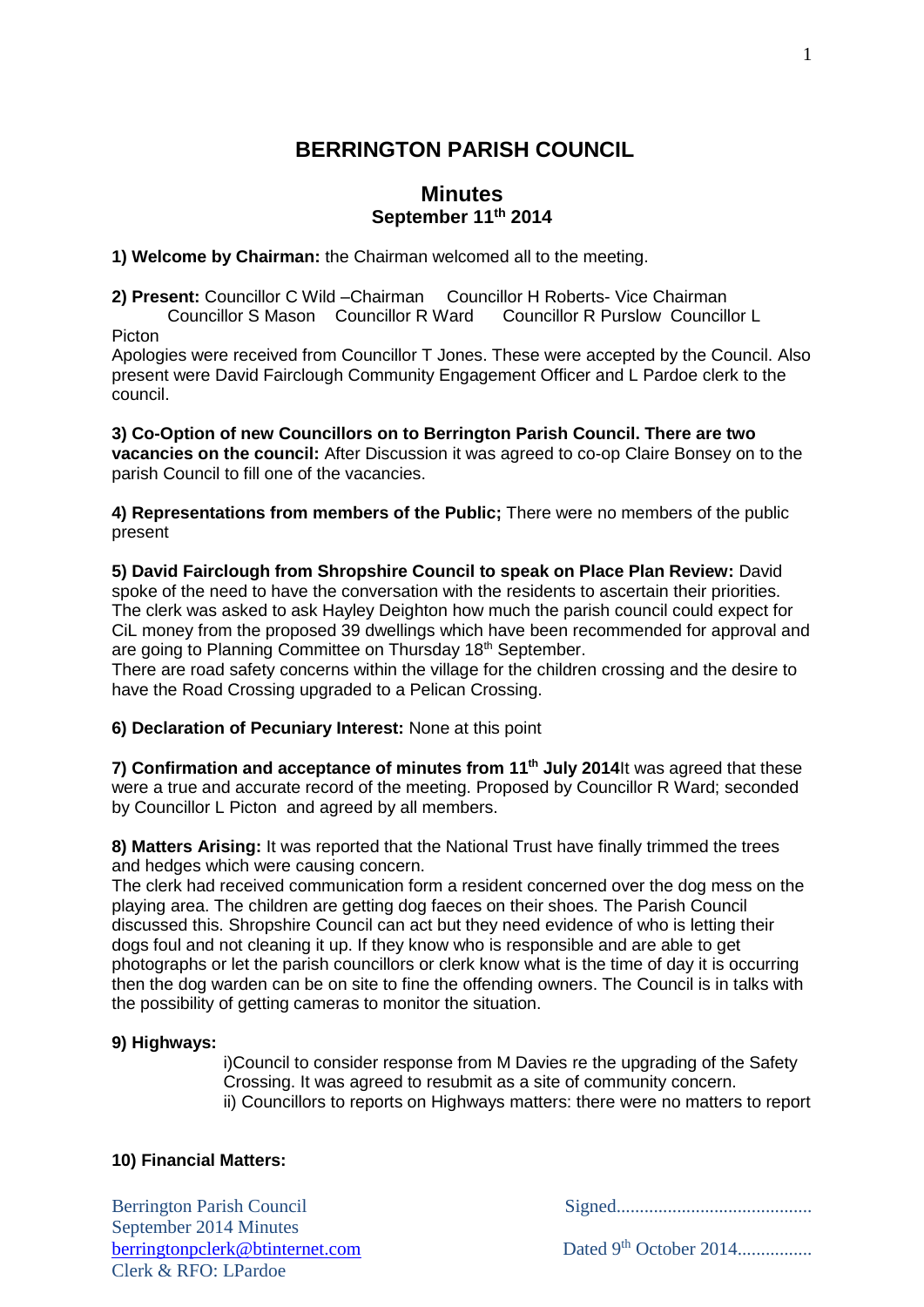i) Bank Reconciliation for Month End August 2014: It was agreed to accept the Bank Reconciliation as presented by the clerk Proposed Councillor R Ward; Seconded by Councillor S Mason and agreed by all members present.

ii) Accounts for payment: - list to be circulated at the meeting. It was agreed to pay the accounts as presented by the clerk Proposed Councillor R Ward; Seconded by Councillor S Mason and agreed by all members present.

iii)Council to consider and adopt the revised Financial Regulations. It was agreed to adopt the financial regulations as presented to the Parish Council. Proposed by Councillor R Purslow; seconded by Councillor H Roberts and agreed by all members present.These were signed by the Chairman.

iv) Council to consider appointing D Malley to act as an agent for the Parish Council in dealing with the councils PAYE payments and obligations: The Council asked the clerk to look at using some free software to deal with the PAYE.

v) It was agreed to sign up to Came & Co for a further three years at a premium of £1,111.75.

#### **11) Planning Matters:-**

### **i)Clerk to report on earlier applications:**

 Reference:14/02406/OUT; Address; Proposed Residential Development South of Holcroft Way, Cross Houses, Shrewsbury, Shropshire. Proposal: Outline application for large scale mixed residential development to include means of access.1

. *The Parish Council does not support this application as Berrington is designated as Open Countryside and this is in conflict with that. A public meeting is to be held on Thursday 19th June for residents to meet and express their opinions and concerns. Further details of objections to follow after the Public Meeting.*

## **Application Number 14/024O6/OUT: Outline application for large scale mixed residential development to include means of access.**

*For full response please see July 2014 minutes.*

 Reference:14/03225/FUL Address; Land south of Cross Houses, Shrewsbury, Shropshire Proposal: Erection of 3 no. Dwellings with detached double garages; alteration to existing access.

After discussion it was agreed:

*The Parish Council does not support this application as Berrington is designated as Open Countryside and this is in conflict with that.* 

*The Parish had several consultation events and unanimously agreed that the Parish should stay as Open Countryside. A recently held public meeting was unanimous in reinforcing that view.*

*However the Parish Council feel that if this application is recommended for approval that the applicant should pay for and install a Vehicle Activated 40mph Sign at the start of the 40mph zone, which would help reduce the speed of traffic entering the village before construction begins.*

*The public facilities which serve the community are at capacity with the local school being full and the public transport system which would be needed to transport any new children to schools in Shrewsbury is often full by the time it arrives in Crosshouses and does not even stop to pick up passengers. The 436 service in inadequate with no disabled access, this service is heavily subsidised and has been reduced and is at risk of further cuts in the current economic climate.*

Berrington Parish Council Signed..........................................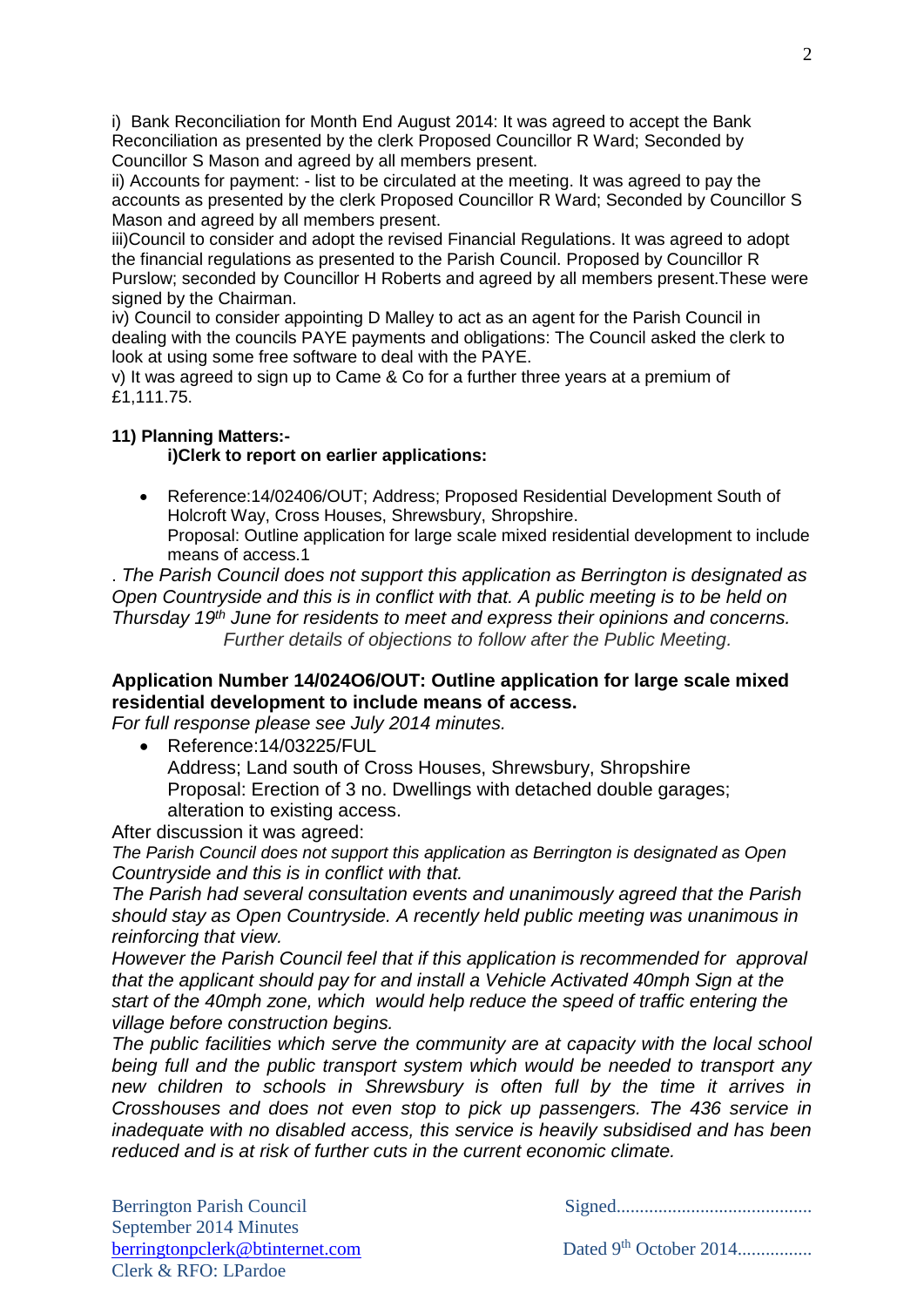*The first bus leaves at 8am and the last bus is at 8pm - Monday to Saturday, there are no buses on a Sunday. In the mornings and evenings the service runs hourly, during the middle of the day it is 2 hourly. This makes it very difficult for those who work shifts or work somewhere that is not directly on the bus route and have no transport of their own.*

#### **ii) Council to consider new applications: Councillor R Ward declared an interest in the following application and left the meeting at this point**

 Reference:14/03430/out Address: 9 & 10 Cantlop Road, Condover, Shrewsbury, SY5 7DB Proposal: Outline application for the erection of 2 no replacement dwellings following the demolition of existing dwellings and associated outbuildings to include means of access and scale. *After discussion the Parish Council agreed* to pass no comment on this application. **Councillor R Ward was then asked to re-enter the meeting.**

- Reference: 14/03446/FUL Address: Disused Airfield, Condover, Shrewsbury, Shropshire Installation and operation of a solar farm and associated infrastructure. *After discussion it was agreed that the Parish Council supported this application.*
- Reference: 14/03675/FUL

Address;40, Lower Cross, Cross Houses, Shrewsbury, SY5 6JU Proposal: Erection of single storey extension to side elevation for dedicated disabled facilities.

After discussion it was agreed that the Parish Council supported this application. **iii) Council to consider any new applications received after 28th August 2014.** There were no new applications.

#### **12) Correspondence Received:** list was noted.

The Parish Council agreed to support the motion from Steve Shaw re the right for Parish Councils to sell electricity generated in local schemes.

The clerk was asked to see how much the charges would be to look into the grant applications for improvements at the Allotments.

1**3) Place Plan Review 2014/15**It was agreed for this to be an item on the agenda in October.

**14) i)Council to consider supporting the proposal from Local Works to Patchway Town Council to give all Paris & Town Councils the right to sell electricity that they generate from any local schemes.** The Parish Council agreed to support this.

**ii) Council to consider letter of Community Benefit for application Reference: 14/03446/FUL for Solar Park at Condover disused Airfield.** The Parish Council discussed the letter and agreed to accept the offer on Community Benefit as outlined in the letter.

**15) Council to consider the Community Speed Watch and identify any roads causing concern within the Parish.** The Parish Council agreed to register an interest in being part of this scheme and also the possibility of joining in with some other local parishes, i.e. Buildwas, Leighton & Eaton Constantine.

September 2014 Minutes [berringtonpclerk@btinternet.com](mailto:berringtonpclerk@btinternet.com) Dated 9<sup>th</sup> October 2014.......................... Clerk & RFO: LPardoe

Berrington Parish Council Signed..........................................